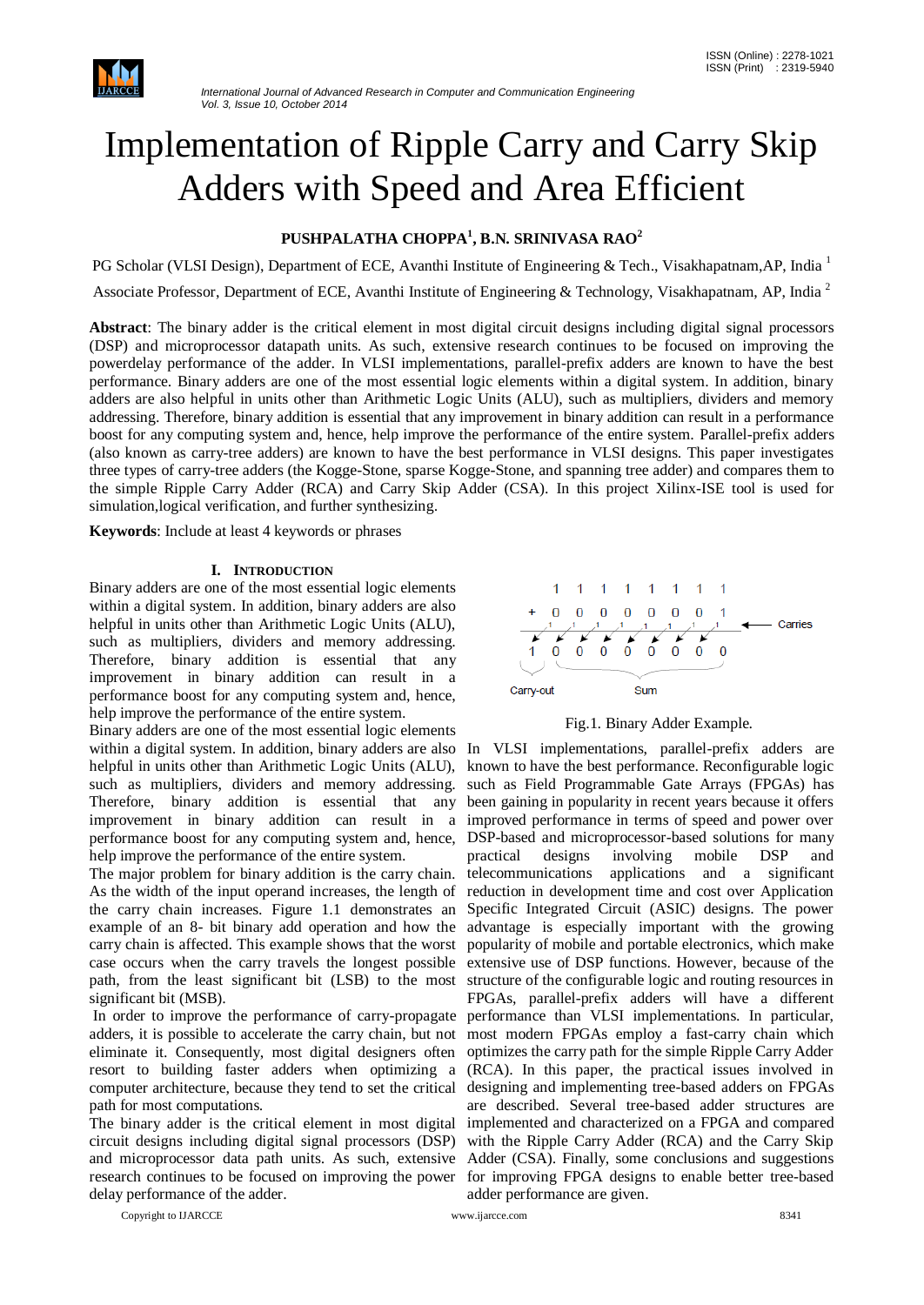

*International Journal of Advanced Research in Computer and Communication Engineering Vol. 3, Issue 10, October 2014*

The implementations that have been developed in this different functionality. The input lines to the logic block dissertation help to improve the design of parallel- prefix go into the LUT and enable it. The output of the LUT adders and their associated computing architectures. This gives the result of the logic function that it implements and has the potential of impacting many application specific the output of logic block is registered or unregistered and general purpose computer architectures. output from the LUT. SRAM is used to implement a Consequently, this work can impact the designs of many LUT.A k-input logic function is implemented using  $2^k *$ computing systems, as well as impacting many areas of 1 size SRAM. Number of different possible functions for k engineers and science. In this paper, the practical issues input LUT is  $2^2$ <sup> $\lambda$ </sup>k. Advantage of such an architecture is involved in designing and implementing tree-based adders that it supports implementation of so many logic functions, on FPGAs are described. Several tree-based adder however the disadvantage is unusually large number of structures are implemented and characterized on a FPGA memory cells required to implement such a logic block in and compared with the Ripple Carry Adder (RCA) and the case number of inputs is large. Carry Skip Adder (CSA). Finally, some conclusions and A simplified version of design flow is given in the flowing suggestions for improving FPGA designs to enable better diagram as shown in fig.3. tree-based adder performance are given.

# **II. FPGA IMPLEMENTATION AND DESIGN FLOW**

FPGA contains a two dimensional arrays of logic blocks and interconnections between logic blocks. Both the logic blocks and interconnects are programmable. Logic blocks are programmed to implement a desired function and the interconnections are programmed using the switch boxes to connect the logic blocks. To be more clear, if we want to implement a complex design (CPU for instance), then the design is divided into small sub functions and each sub function is implemented using one logic block. Now, to get our desired design (CPU), all the sub functions implemented in logic blocks must be connected and this is done by programming the internal structure of an FPGA which is depicted in the following figure 1.2



Fig. 2: FPGA interconnections

FPGAs, alternative to the custom ICs, can be used to implement an entire System On one Chip (SOC). The main advantage of FPGA is ability to reprogram. User can reprogram an FPGA to implement a design and this is done after the FPGA is manufactured. This brings the name "Field Programmable." Custom ICs are expensive and takes long time to design so they are useful when produced in bulk amounts. But FPGAs are easy to implement within a short time with the help of Computer Aided Designing (CAD) tools (because there is no physical layout process, no mask making, and no IC manufacturing). Some disadvantages of FPGAs are, they are slow compared to custom ICs as they can't handle vary complex designs and also they draw more power. Xilinx logic block consists of one Look Up Table (LUT) and one Flip-Flop. An LUT is used to implement number of

Copyright to IJARCCE www.ijarcce.com 8342



Fig.3. FPGA Design Flow

There are different techniques for design entry. Schematic based, Hardware Description Language and combination of both etc. . Selection of a method depends on the design and designer. If the designer wants to deal more with Hardware, then Schematic entry is the better choice. When the design is complex or the designer thinks the design in an algorithmic way then HDL is the better choice. Language based entry is faster but lag in performance and density.HDLs represent a level of abstraction that can isolate the designers from the details of the hardware implementation. Schematic based entry gives designers much more visibility into the hardware. It is the better choice for those who are hardware oriented. Another method but rarely used is state-machines. It is the better choice for the designers who think the design as a series of states. But the tools for state machine entry are limited. In this documentation we are going to deal with the HDL based design entry.



Fig.4. FPGA Synthesis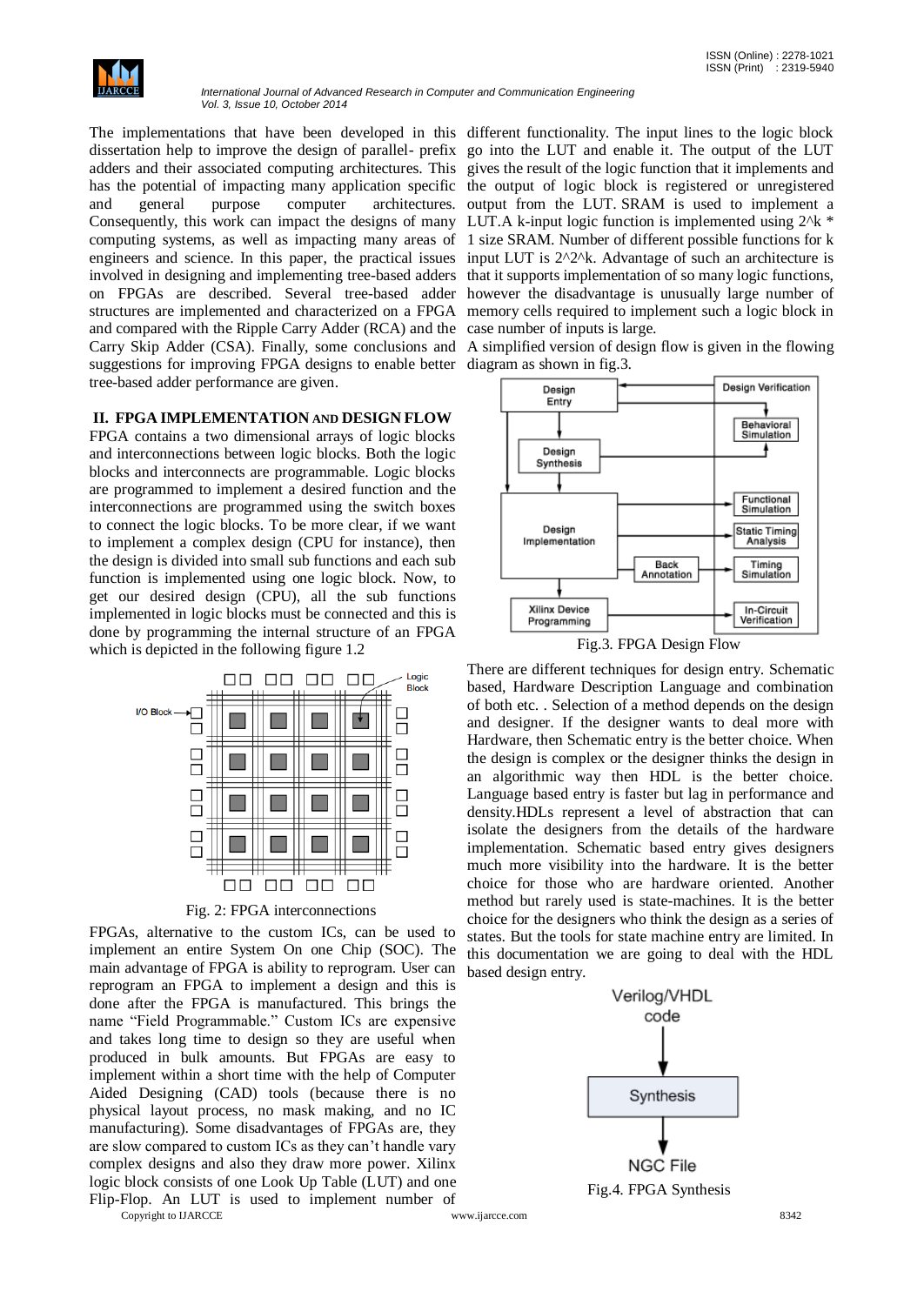

The process that translates VHDL/ Verilog code into a **Carry-Select Adders (CSEA)** device netlist format i.e. a complete circuit with logical Simple adders, like ripple-carry adders, are slow since the elements (gates flip flop, etc…) for the design. If the carry has to to travel through every full adder block. There design contains more than one sub designs, ex. to is a way to improve the speed by duplicating the hardware implement a processor, we need a CPU as one design due to the fact that the carry can only be either 0 or 1. The element and RAM as another and so on, then the synthesis method is based on the conditional sum adder and process generates netlist for each design element extended to a carry-select adder. With two RCA, each Synthesis process will check code syntax and analyze the computing the case of the one polarity of the carry-in, the hierarchy of the design which ensures that the design is sum can be obtained with a 2x1 multiplexer with the optimized for the design architecture, the designer has carry-in as the select signal. An example of 16-bit carryselected. The resulting netlist(s) is saved to an NGC select adder is shown in Figure 3.2. In the figure, the adder (Native Generic Circuit) file (for Xilinx® Synthesis is grouped into four 4-bit blocks. The 1-bit multiplexors Technology (XST)).

# **III.EXISTING METHODS**

## **Ripple-Carry Adders (RCA)**

The simplest way of doing binary addition is to connect the carry-out from the previous bit to the next bit's carryin. Each bit takes carry-in as one of the inputs and outputs sum and carry-out bit and hence the name ripple-carry adder. This type of adders is built by cascading 1-bit full adders. A 4-bit ripple-carry adder is shown in Figure 2.3. Each trapezoidal symbol represents a single-bit full adder. In Fig.6, each two adjacent 4-bit blocks utilizes a carry At the top of the figure, the carry is rippled through the adder from cin to cout.

It can be observed in Figure 3.1 that the critical path, highlighted with a solid line, is from the least significant bit (LSB) of the input (a0 or b0) to the most significant bit (MSB) of sum (sn-1). The ripple carry adder is constructed by cascading full adders (FA) blocks in series. One full adder is responsible for the addition of two binary digits at any stage of the ripple carry. The carryout of one stage is fed directly to the carry-in of the next stage.



# Fig.5.Ripple-Carry Adder[13].

Assuming each simple gate, including AND, OR and XOR gate has a delay of  $2/\lambda$  and NOT gate has a delay of  $1/\lambda$ . All the gates have an area of 1 unit. Using this analysis and assuming that each add block is built with a 9-gate full adder, the critical path is calculated as follows.

ai , bi  $\rightarrow$  si = 10 $\land$ 

ai, bi  $\rightarrow$  ci+1 = 9/\

 $ci \rightarrow si = 5/\sqrt{ }$ 

 $ci \rightarrow ci+1 = 4/\sqrt{ }$ 

The critical path, or the worst delay is

trca =  $\{9 + (n-2) \times 4 + 5\}$ / $\setminus$  =  $\{f4n + 6\}$ / $\setminus$ 

As each bit takes 9 gates, the area is simply 9n for a n-bit RCA.

for sum selection can be implemented as Figure 3.2 shows. Assuming the two carry terms are utilized such that the carry input is given as a constant 1 or 0:



relationship

 $ci+4 = c0 i+4 + c1 i+4$ . ci

Temporary sums can be defined as follows.

 $s0 i+1 = ti+1$ . c0 i

 $s1 i+1 = ti+1$ . c1 i

The final sum is selected by carry-in between the

temporary sums already calculated.

 $si+1 = cj$ .  $s0 i+1 + cj$ .  $s1 i+1$ 

Assuming the block size is fixed at r-bit, the n-bit adder is composed of k groups of r-bit blocks, i.e.  $n = r \times k$ .

The critical path with the first RCA has a delay of  $(4r +$  $5$ / $\land$  from the input to the carry-out, and there are k - 2 blocks that follow, each with a delay of  $4/\sqrt{2}$  for carry to go through. The final delay comes from the multiplexor, which has a delay of  $5/\sqrt{ }$ , as indicated in Figure 2.5. The total delay for this CSEA is calculated as

tcsea =  $4r + 5 + 4(k - 2) + 5\lambda = {4r + 4k + 2}\lambda$ 

The area can be estimated with  $(2n - r)$  FAs,  $(n - r)$ multiplexors and (k - 1) AND/OR logic. As mentioned above, each FA has an area of 9 and a multiplexor takes 5 units of area. The total area can be estimated

 $9(2n - r) + 2(k - 1) + 4(n - r) = 22n - 13r + 2k - 2$ 

The delay of the critical path in CSEA is reduced at the cost of increased area. For example, in Figure 3.2,  $k = 4$ , r  $= 4$  and n = 16. The delay for the CSEA is 34 $\land$  compared to 70/\ for 16-bit RCA. The area for the CSEA is 310 units while the RCA has an area of 144 units.

The delay of the CSEA is about the half of the RCA. But the CSEA has an area more than twice that of the RCA. Each adder can also be modified to have a variable block sizes, which gives better delay and slightly less area.

# **Carry-Skip Adders (CSKA)**

There is an alternative way of reducing the delay in the carry-chain of a RCA by checking if a carry will propagate through to the next block. This is called carry-skip adder

 $ci+1 = Pi:j$  –  $Gi:j$  +  $Pi:j$  . cj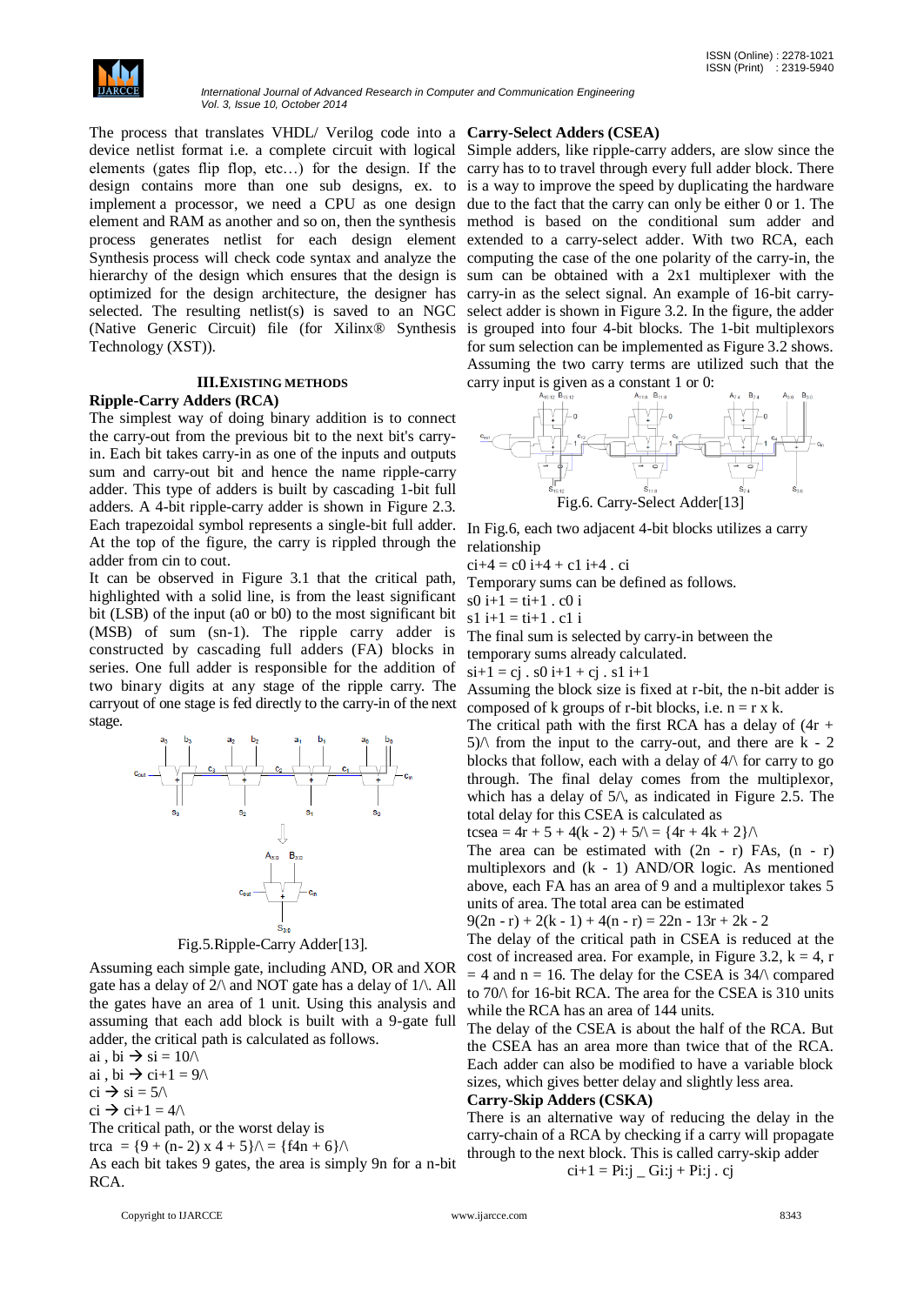

*International Journal of Advanced Research in Computer and Communication Engineering Vol. 3, Issue 10, October 2014*



The carry-out of each block is determined by selecting the carry-in and Gi:j using Pi:j. When Pi:j = 1, the carry-in cj is allowed to get through the block immediately. Otherwise, the carry-out is determined by Gi:j. The CSKA has less delay in the carry-chain with only a little additional extra logic.

Further improvement can be achieved generally by making the central block sizes larger and the two-end block sizes smaller.

Assuming the n-bit adder is divided evenly to k r-bit blocks, part of the critical path is from the LSB input through the MSB output of the final RCA.

The first delay is from the LSB input to carry-out, which is  $4r + 5$ . Then, there are k - 2 skip logic blocks with a delay of 3/\. Each skip logic block includes one 4-input AND gate for getting Pi+3:i and one AND/OR logic.

The final RCA has a delay from input to sum at MSB, which is  $4r+6$ . The total delay is calculated as follows.

tcska =  $\{4r + 5 + 3(k - 2) + 4r + 6\}\wedge$  $= {8r + 3k + 5} \wedge$ 

The CSKA has n-bit FA and k - 2 skip logic blocks. Each skip logic block has an area of 3 units. Therefore, the total area is estimated as  $9n + 3(k - 2) = 9n + 3k - 6$ .

### **IV.RESULTS**

The results pertaining to the proposed work are given in this section. Output representation regarding koggee stone algorithm for 16 bit, 32 bit and 64 bit are presented in Fig.8 through Fig.10.

Results involving implementation of RCA 16 bit, RCA 32 bit and RCA 64 bit and Carry Skip for 16 bit, carry skip 32 bit and carry skip 64 are presented in the subsequent figures.

|                                                                                                                                                                       |                                           | E File Edit View Project Source Process Test Bench Simulation Window Help |                |                               |                   |         |                                  |                |                               | 口通り   |
|-----------------------------------------------------------------------------------------------------------------------------------------------------------------------|-------------------------------------------|---------------------------------------------------------------------------|----------------|-------------------------------|-------------------|---------|----------------------------------|----------------|-------------------------------|-------|
|                                                                                                                                                                       |                                           |                                                                           |                |                               |                   |         |                                  |                |                               |       |
|                                                                                                                                                                       |                                           |                                                                           |                |                               |                   |         | <b>NEEREXXXX VOO</b>             |                |                               |       |
| IACS PRXXII - 9 + 2 1000                                                                                                                                              |                                           | $\bullet$ as $\bullet$                                                    |                |                               |                   |         |                                  |                |                               |       |
| Sources for: Behavioral Sine Number of LUTs                                                                                                                           |                                           | <b>End Time:</b>                                                          |                |                               |                   |         |                                  |                |                               |       |
| Hisraechy                                                                                                                                                             |                                           | 4000 ns                                                                   |                | 50 ns 450 ns<br><b>111111</b> | 850 ns<br>1250 ns | 1650 ns | 2050 ns<br>2450 ns<br>х.<br>- 11 | 2850 ns<br>- 1 | 3250 ns<br>3850 ns<br>1.1.1.1 |       |
| Pilogre 16bit                                                                                                                                                         |                                           | 田 24 215 01                                                               | $\beta$        |                               |                   |         |                                  |                |                               |       |
| $0$ disclosed $0$                                                                                                                                                     |                                           | F DO N15 01                                                               | $\overline{8}$ |                               |                   |         |                                  |                |                               |       |
| $\alpha$ and                                                                                                                                                          |                                           | <b>RB</b> cin                                                             | $\circ$        |                               |                   |         |                                  |                |                               |       |
|                                                                                                                                                                       |                                           | x 20 sum/15.01                                                            | 14             | 17                            | 13                | 12      |                                  | 14             |                               |       |
| <sup>ad</sup> Sources <sub>Pu</sub> Snapshots D Ubranes                                                                                                               |                                           | <b>MI</b> cost                                                            | $\theta$       |                               |                   |         |                                  |                |                               |       |
|                                                                                                                                                                       |                                           |                                                                           |                |                               |                   |         |                                  |                |                               |       |
|                                                                                                                                                                       |                                           |                                                                           |                |                               |                   |         |                                  |                |                               |       |
| Hierarchy of kywf.<br>x BKcope Stone 16                                                                                                                               |                                           |                                                                           |                |                               |                   |         |                                  |                |                               |       |
|                                                                                                                                                                       |                                           |                                                                           |                |                               |                   |         |                                  |                |                               |       |
|                                                                                                                                                                       |                                           |                                                                           |                |                               |                   |         |                                  |                |                               |       |
| m                                                                                                                                                                     | ٠                                         | $\epsilon$ incl.                                                          | $x + m x +$    |                               |                   |         |                                  |                |                               |       |
| <b>RTProcesses EX</b> Hersechy - kowl.tbw                                                                                                                             |                                           | 11 Design Summary <b>De kowl four</b>                                     |                |                               |                   |         |                                  |                |                               |       |
| Process "Generate Expected Simulation Results" completed successfully<br>Compiling verilog file "D:/Xilinx8.2/logos/kogee16bit/Document.v"<br>$\epsilon$<br><b>HE</b> |                                           |                                                                           |                |                               |                   |         |                                  |                |                               |       |
| <b>Li</b> Console                                                                                                                                                     | Chers Namings Tel Console A Find in Files |                                                                           |                |                               |                   |         |                                  |                |                               | Time: |

Fig.8. Koggee stone 16 bit

| C File Edit View Project Source Process Test Bench Simulation Window Help                                                                                                                                                                   |                                                                                                                                                                  |                                                |                                                     | 口流し                        |
|---------------------------------------------------------------------------------------------------------------------------------------------------------------------------------------------------------------------------------------------|------------------------------------------------------------------------------------------------------------------------------------------------------------------|------------------------------------------------|-----------------------------------------------------|----------------------------|
| <b>A WA SEAR CORPORATION SHOP AND A WARDON</b><br>EE = = = = 4 % % % % d * 1 A ^ 1 P P X X @ . Q + F 1000 F = +                                                                                                                             |                                                                                                                                                                  |                                                | For a state of the fact of the                      |                            |
| Sources for Behavioral Skim Number of LUTs<br>Hierarchy<br>Plkogoeg32<br>$\Box$ xt3s500.<br>a Akoge.<br><b>Pu Snapshots N</b> Libraries<br>Mit Sources<br>Hierarchy of kogee 32 why:<br><b>BKrope Stone 32</b>                              | <b>End Time:</b><br>4000 ns<br><b>3.8</b> cm<br>$\theta$<br>$= 26$ a(31.0)<br>$\tau$<br>= DI 6(31.0)<br>8<br>16<br>$= 20$ sum(31:01<br><b>M</b> cout<br>$\alpha$ | 50 ns 450 ns<br>850 ns<br>$\overline{0}$<br>16 | 1250 ns 1650 ns<br>2050 ns 2450 ns<br>2850 ns<br>13 | 3250 ns 3650 ns<br>15<br>. |
| ¥.<br>$+111$<br>$\rightarrow$<br>Hierarchy - kogee32 wim fow<br><b>ReProcessor</b>                                                                                                                                                          | $4$ limit<br>$x = 0$<br>$\sqrt{10000022v}$                                                                                                                       | Relegee32_winitiw*                             |                                                     |                            |
| Process "Generate Expected Simulation Results" completed successfully<br>Compiling verilog file "D:/Xilinx8.2/logos/koggee32/kogee32.v"<br>$\epsilon$<br>$-11$<br><b>Othors</b> A Wanings <b>OTHConsole</b> A Find in Files<br>(II) Console |                                                                                                                                                                  |                                                |                                                     |                            |
|                                                                                                                                                                                                                                             |                                                                                                                                                                  |                                                |                                                     |                            |

Fig.9. Kogeee stone 32 bit

| isil Xilinx - ISE - D:\Xilinx8.2\logos\koggee64\koggee64.ise - [kogee64_wf.tbw] |                                                                                                                                                                                                                                                                                                                   | $\qquad \qquad \blacksquare$  |
|---------------------------------------------------------------------------------|-------------------------------------------------------------------------------------------------------------------------------------------------------------------------------------------------------------------------------------------------------------------------------------------------------------------|-------------------------------|
|                                                                                 |                                                                                                                                                                                                                                                                                                                   |                               |
| File Edit View Project Source Process Test Bench Simulation Window Help         |                                                                                                                                                                                                                                                                                                                   | COM 0                         |
|                                                                                 | $\begin{array}{c} \textbf{A} \otimes \textbf{A} \otimes \textbf{A} \otimes \textbf{B} \otimes \textbf{A} \otimes \textbf{A} \otimes \textbf{A} \otimes \textbf{A} \otimes \textbf{A} \otimes \textbf{A} \otimes \textbf{A} \otimes \textbf{A} \otimes \textbf{A} \otimes \textbf{A} \end{array}$<br>■ 唯同日 機能試験室 9 |                               |
|                                                                                 | $E E = 2224.4338.888$<br>$=$ $-$                                                                                                                                                                                                                                                                                  |                               |
|                                                                                 | <b>End Time:</b>                                                                                                                                                                                                                                                                                                  |                               |
| Sources for Behavioral Saw Number of LUTs                                       | 50 ns<br>450 ns<br>850 rm<br>1250 rs<br>1650 ns<br>2450 ms<br>2050 ns<br>4000 ns                                                                                                                                                                                                                                  | 3650 ns<br>2850 ns<br>3250 ns |
| Hierarchy                                                                       | 10                                                                                                                                                                                                                                                                                                                |                               |
| Plkoppeed4                                                                      | 8 DC 463.01<br>m                                                                                                                                                                                                                                                                                                  | 10<br>$\overline{\mathbf{a}}$ |
| 0.01436500<br>iii [A]koge                                                       | = 00 663.01<br>$\Omega$                                                                                                                                                                                                                                                                                           |                               |
|                                                                                 | $\circ$<br><b>3.8</b> cin<br>.                                                                                                                                                                                                                                                                                    | m<br>. .                      |
|                                                                                 | 19<br>8 at sum(63.0)<br>15 X<br>10<br>16                                                                                                                                                                                                                                                                          | XTD.<br>19<br>16              |
| <b>Hd Sources</b><br>eg Snapshots   PLExistes                                   | <b>M</b> cout<br>$\alpha$                                                                                                                                                                                                                                                                                         |                               |
|                                                                                 |                                                                                                                                                                                                                                                                                                                   |                               |
| Processes                                                                       |                                                                                                                                                                                                                                                                                                                   |                               |
| <b>Add Existing Source</b><br>o                                                 |                                                                                                                                                                                                                                                                                                                   |                               |
| Create New Source<br>۰                                                          |                                                                                                                                                                                                                                                                                                                   |                               |
| View Generated Test Bench As HDL<br>o                                           |                                                                                                                                                                                                                                                                                                                   |                               |
| Add Test Bench To Project<br>-                                                  |                                                                                                                                                                                                                                                                                                                   |                               |
| 6.58<br><b>Xiley ISE Simulator</b>                                              |                                                                                                                                                                                                                                                                                                                   |                               |
| Generate Expected Simulation Results                                            |                                                                                                                                                                                                                                                                                                                   |                               |
| Simulate Behavioral Model                                                       |                                                                                                                                                                                                                                                                                                                   |                               |
|                                                                                 |                                                                                                                                                                                                                                                                                                                   |                               |
|                                                                                 |                                                                                                                                                                                                                                                                                                                   |                               |
| <b><i><b>ILE</b></i></b> Processes                                              | $8 + 128 + 4$<br>$\epsilon$ limit                                                                                                                                                                                                                                                                                 |                               |
|                                                                                 | Ricogress T Design Summary M kogeest with M Simulation Ricogress with                                                                                                                                                                                                                                             |                               |
|                                                                                 | Stopped at time : 4.000 us : File "D:/Xilinx8.2/logos/koggee64/kogee64 wf.tfw" Line 50                                                                                                                                                                                                                            |                               |
|                                                                                 | Stopped at line=50 file name=D:/Xilinx8.2/logos/koggee64/kogee64 wf.tfw                                                                                                                                                                                                                                           |                               |
|                                                                                 |                                                                                                                                                                                                                                                                                                                   |                               |
|                                                                                 |                                                                                                                                                                                                                                                                                                                   |                               |
| $\epsilon$<br>$\sim$                                                            |                                                                                                                                                                                                                                                                                                                   |                               |
| <b>III</b> Console                                                              | <b>Offices</b> A Warnings <b>Contact Console A Find in Files</b> Sin Console - kogee64_wf                                                                                                                                                                                                                         |                               |
|                                                                                 |                                                                                                                                                                                                                                                                                                                   | Time ---                      |
|                                                                                 |                                                                                                                                                                                                                                                                                                                   |                               |
|                                                                                 |                                                                                                                                                                                                                                                                                                                   | <b>A 取締 新</b><br>6:30 PM      |

Fig.10.Kogeee stone 64 bit

| It File Edit View Project Source Process Test Bench Simulation Window Help                                                                                                                                                                                                                                                                                           |                                                                                                                                                               |                                                                                                            |                                                                                                               | CHO                                        |
|----------------------------------------------------------------------------------------------------------------------------------------------------------------------------------------------------------------------------------------------------------------------------------------------------------------------------------------------------------------------|---------------------------------------------------------------------------------------------------------------------------------------------------------------|------------------------------------------------------------------------------------------------------------|---------------------------------------------------------------------------------------------------------------|--------------------------------------------|
| するとう きき又又 間に向い 正 1000                                                                                                                                                                                                                                                                                                                                                | $\mathbb{R}$ on $\mathbb{R}$                                                                                                                                  |                                                                                                            |                                                                                                               |                                            |
| Sources for: Behavioral Si(= Number of LUTs)<br><b>Haractur</b><br>of the contract of the contract of<br>Mits (realizeity)<br><b>Alrea (rea 64 bit faw)</b><br>is arca16 wf(rca16 wf(bw)<br>iii Firea32 (rea32 fbw)<br>iii Arca64bitt(rca64bittibw)<br>iii Arcabhafócabhafása)<br>Rd Scuces and Snapshels   PL Libraries<br>Hersety of rcs16 wf<br>$\times$ Q ca. 16 | <b>End Time:</b><br>4000 ns<br>8 BX a(15.0)<br>$\overline{2}$<br>B 60 6/15 01<br><b>All</b> cin<br>٠<br><b>× 30 st15.01</b><br>4<br><b>38 cry</b><br>$\alpha$ | 450 ns<br>850 ns<br>FO <sub>m</sub><br><b>ALC UNIT</b><br><b>A. A. A.</b><br>$\overline{\Omega}$<br>.<br>. | 1250 ns<br>1650 ns<br>2450 ns<br>2050 ns<br>$1 - 1$<br><b>THEFT</b><br>$\mathbf{1}$<br>п.<br>$1 - 1$<br>X9X10 | 3250 ns<br>3650 ns<br>2850 nn<br>15<br>18X |
| $\epsilon$<br><b>HILL</b><br>×<br><b>4rProcesses B Herarchy rcal6 withy</b>                                                                                                                                                                                                                                                                                          | $\leftarrow$ limit<br>$A + B + A$<br>T Design Summary 20 Ica16_wf.bw*                                                                                         |                                                                                                            |                                                                                                               |                                            |
| Process "Editing Tbw file" completed successfully<br>Compiling verilog file "D:/Xilinx8.2/logos/rcal6bit/rcal6bit.v"<br>$\epsilon$<br><b>LES</b><br>Console <b>Chevre A Warnings</b> CalTelConsele <b>G Find in Files</b>                                                                                                                                            |                                                                                                                                                               |                                                                                                            |                                                                                                               |                                            |
|                                                                                                                                                                                                                                                                                                                                                                      |                                                                                                                                                               |                                                                                                            |                                                                                                               | Time<br><b>R-40 PM</b>                     |

Fig.11.Rca 16 bit adder

| And Xiiroc - ISE - D.\XiirocB.2\Jogos\yca16bit\yca16bit.ise - [rca32.tbw"]                                                                                                                                                  |                                                                                                                  |                                                                      |                                                               |                                  |                                              |              |               | $\sim$                  |
|-----------------------------------------------------------------------------------------------------------------------------------------------------------------------------------------------------------------------------|------------------------------------------------------------------------------------------------------------------|----------------------------------------------------------------------|---------------------------------------------------------------|----------------------------------|----------------------------------------------|--------------|---------------|-------------------------|
| Rile Edit View Project Source Process Test Bench Simulation Window Help                                                                                                                                                     |                                                                                                                  |                                                                      |                                                               |                                  |                                              |              |               | (200                    |
| <b>ARGIE SERVICE AXXXAIS SIDE AV ARGIE</b><br>프로 [고고고] 4 % % % & 소평   1 층 ^ ^   # # X X X B + V + #   1000 - Hm - H                                                                                                         |                                                                                                                  |                                                                      |                                                               |                                  | $\blacksquare$ <b>N's's Button</b> $\vee$ 00 |              |               |                         |
| Sources for Behavioral Sew Number of LUTs<br>Hierarchy.<br>Phrat6bit<br>□ Chec3s500e-46320<br>a arca16 wr(ca16 writing)<br>$=$ $\sqrt{4\pi a32}$ (rea32 tbw)<br>ny Snapshots     Libraries<br><b>Pd</b> Sources             | <b>End Time:</b><br>4000 ns<br>$= 38.4631.01$<br>■ 配 1631.01<br><b>3.8</b> cin<br>■ 器 线31.01<br>M <sub>cry</sub> | $\overline{2}$<br>n<br>$\circ$<br>$\overline{\mathbf{a}}$<br>$\circ$ | 2450 ns<br>2050 ns 2250 ns<br><b>I EXPLANATION</b><br>16      | 2650 ns<br>2850 ns<br>$X$ 15 $X$ | 3550 ns<br>3250 rs                           | 3450 ns<br>8 | 3650 ns<br>10 | 3850 ns<br>$X = X$      |
| Hierarchy of rca32:<br>$\approx 2$ res32bit                                                                                                                                                                                 |                                                                                                                  |                                                                      |                                                               |                                  |                                              |              |               |                         |
| c.<br><b>SOFT</b><br><b>ScProcesses E Herarchy-roa32 fow</b>                                                                                                                                                                | $\left\Vert \cdot\right\Vert _{x\parallel m}$                                                                    | $+ 411 + 4$                                                          | EDesign Summary Creatibity Creatibity Clav Creativ Encall for |                                  |                                              |              |               |                         |
| Process "Generate Expected Simulation Results" completed successfully<br>Compiling verilog file "D:/Xilinx8.2/logos/rcal6bit/rca32.v"<br>a comment of the comment<br>Console Offices A Warnings Tel Console A Find in Files |                                                                                                                  |                                                                      |                                                               |                                  |                                              |              |               |                         |
| <b>FD MB</b><br>$\circ$<br>59<br>G.                                                                                                                                                                                         |                                                                                                                  |                                                                      |                                                               |                                  |                                              |              | $-26.00011$   | Timer<br><b>2-28.PM</b> |

Fig.12.Rca 32 bit adder